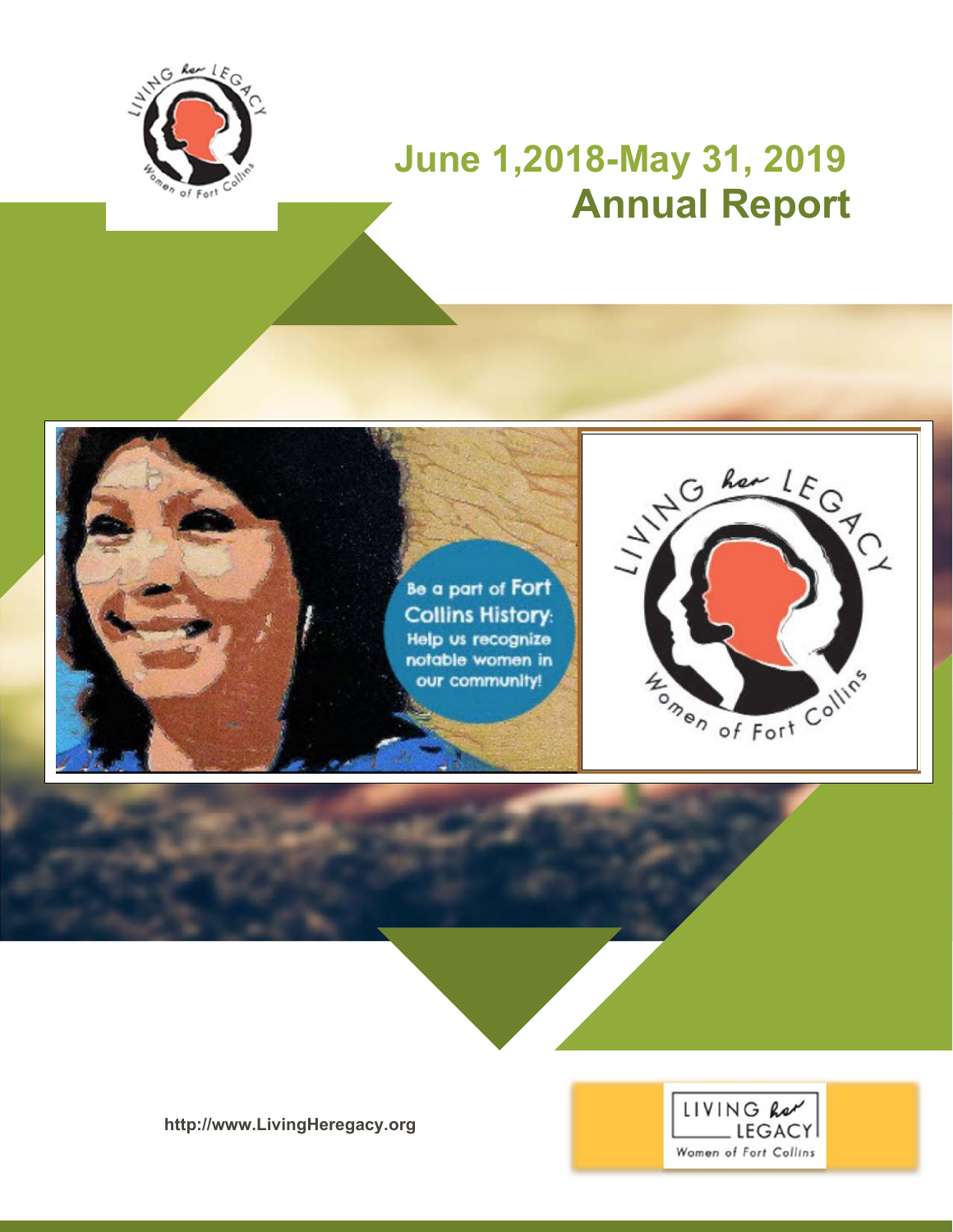# **CONTENTS**

| <b>Message from Executive Director</b> | $\mathbf{2}$ |
|----------------------------------------|--------------|
| <b>Mission/Programs</b>                | 3            |
| Meet our New Board of Directors        | 4            |
| Thank you to our Donors                | 5            |
| <b>48 Legacy Honorees</b>              | 6/7          |
| <b>Your Support/Looking Forward</b>    | 8            |
| <b>Planning Team</b>                   | 9            |
| <b>Testimonies/Donor Comments</b>      | 10           |
| Donate & Volunteer                     |              |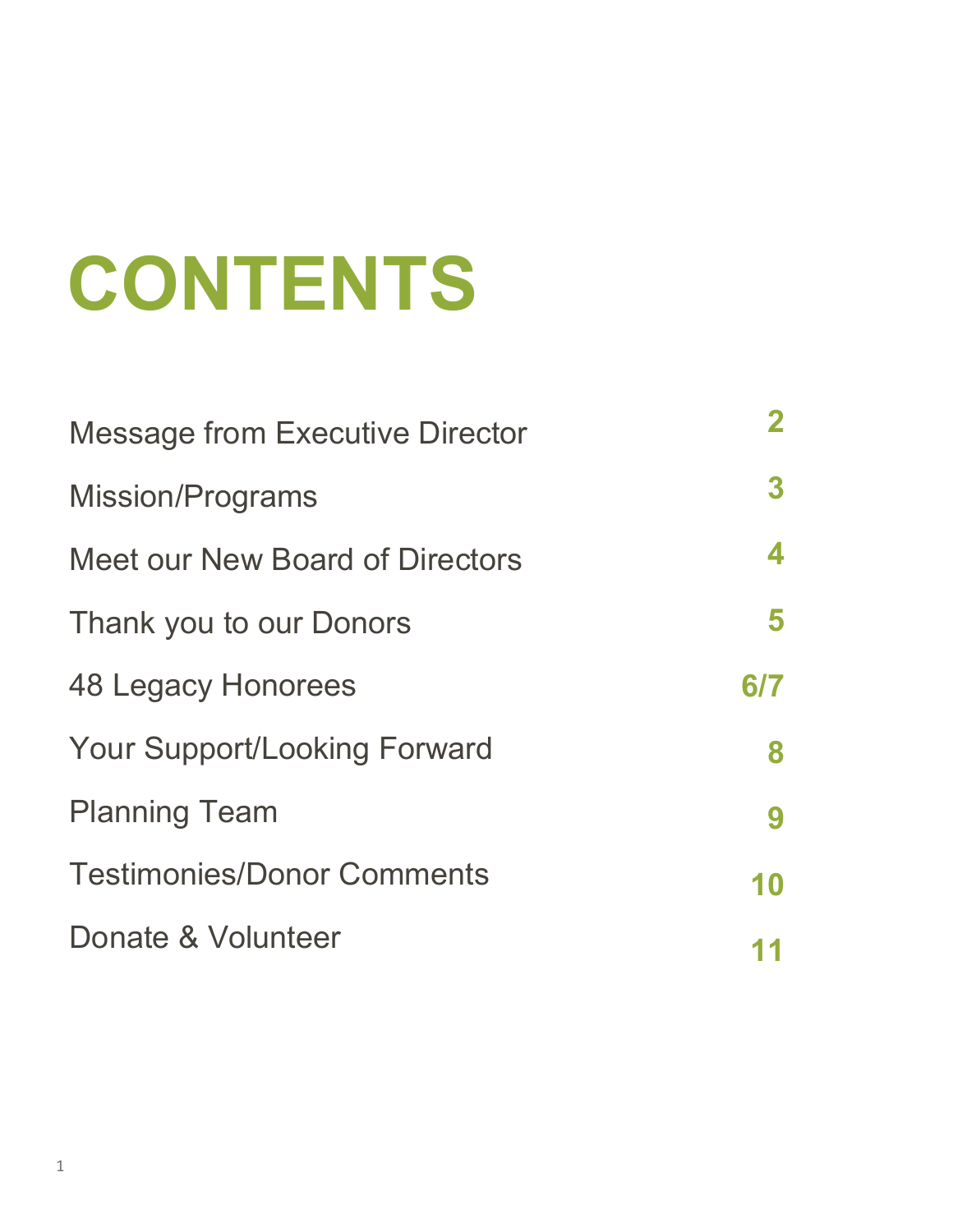#### **Message from Executive Director**

Dear Friends,

We are sharing our Her Legacy: Women of Fort Collins (DBA Living Her Legacy) historic public art/education exhibit that we have been approved to create and have on permanent rotating display in Old Town, Fort Collins.

We initiated the Living Her Legacy business entity in Colorado September 18, 2018. We are in the process of completing the IRS long form 1023 application

to become a stand-alone approved nonprofit. The project was initiated in January 2014 under the Zonta Club of Fort Collins which I am a member of currently and have been for (9) nine years. The ZCFC Foundation remains our fiscal sponsor until we are approved by IRS as a 501c3 charitable organization.

Why Our Project Exits:

We are creating Her Legacy Project to inspire women and girls to discover themselves in the many talents, contributions, and achievements of women, both past and present, in our Fort Collins community.

"Inspiring Girls and Women to Create Their Own Legacies"

This recognition of notable women with ties to Fort Collins who have contributed to the fabric of our community will be the foundation of our art/education project.

We are planning the following education components, this being one of reasons we are working towards a new nonprofit:

- $\bullet$  5<sup>th</sup> grade role model/mentor art workshops
- Girl Leaders/Success for Teens school year program
- PSD curriculum for 2<sup>nd</sup> Grade Fort Collins History, 4<sup>th</sup> Grade Colorado History, Middle/High School Social Studies and Art Classes
- CSU curriculum for Women's Studies/Ethics Department
- Community Forums to discuss the art exhibit and content

Many of you may not know that I taught high school students (12) years when FRCC/LC first came to our community. I then facilitated my business as a Health Education Consultant for (20) twenty years helping school districts all over Colorado create year-long programs to introduce their students to the healthcare professions. I especially enjoy working with high school students.

We have a new Board of Directors that are very skilled and passionate about our mission. You will learn more about them in this report.

Thank you!

*Patti A. Smith* 



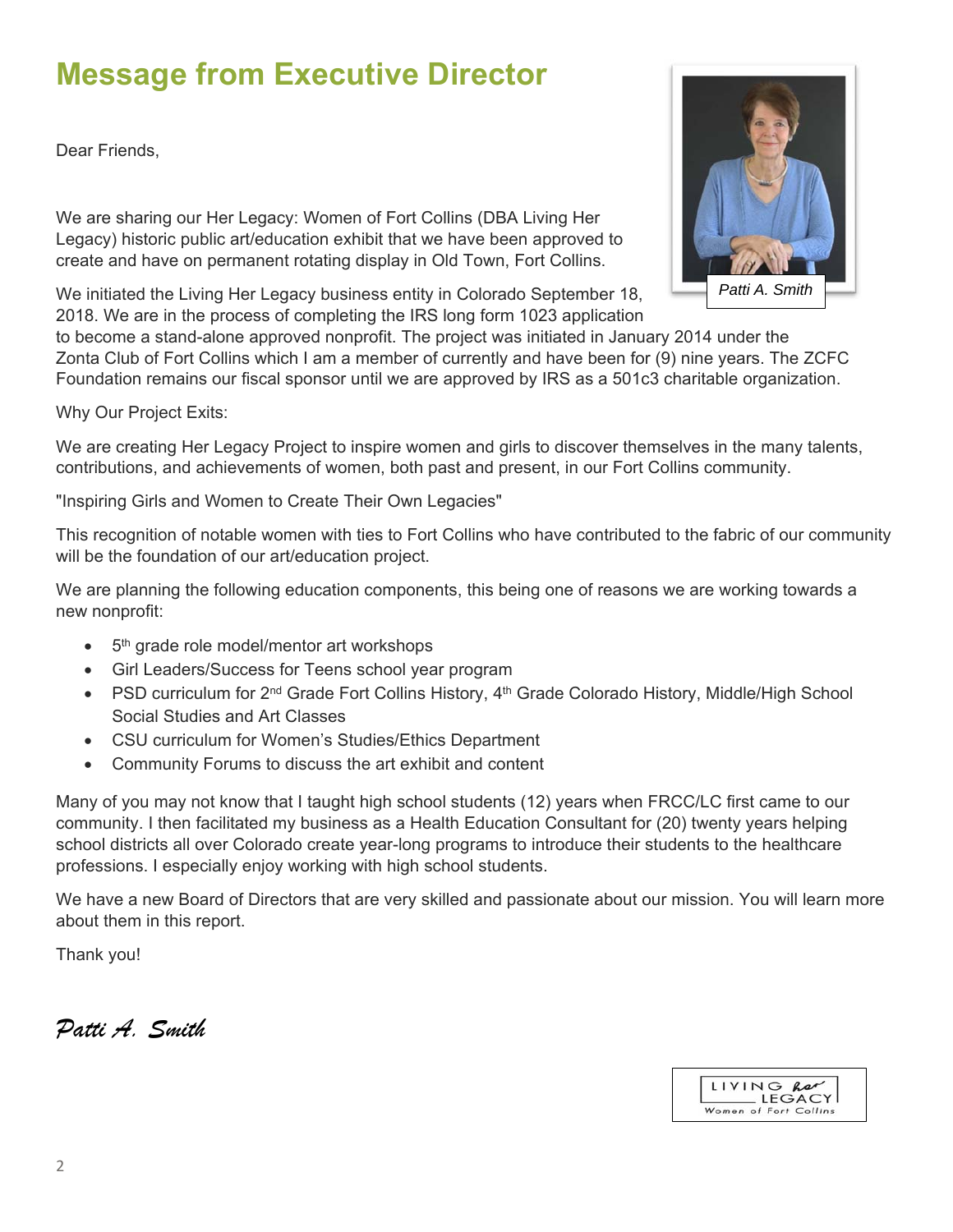#### **Mission**

*Our mission at Living Her Legacy is to Recognize Women's Accomplishments to Inspire Girls Futures* 

#### **Programs**

These programs will begin in either 2019 or 2020.

#### **Role Model/Mentors**



Through our Role Model/Mentor art workshops we will collaborate with Title I elementary schools and youth organizations supporting underserved 5th grade girls in an Inter‐generational environment each paired with a senior woman community member.

This curriculum includes definitions of role model/mentors, sharing experiences growing up, question prompts to aid discussons, discussing legacy honoree life journeys and a shared art project depicting what was discussed and learned together.

There will also be opportunities for 5<sup>th</sup> grade boys to be paired with a senior male participant.

Our art facilitator for 5th grade project is Trish Murtha, one of our portrait artists. She has many years of experience working with 5th grade students in similar projects.

#### **Girl Leaders**



Through our core program 'Girls Leaders'/Success for Teens, for girls ages 16‐19 and teen moms we are empowering the next generation of leaders, problem solvers and change makers.

LHL collaborates with schools and youth organizations supporting underserved girls ages 16‐19 and teen moms', mainly from alternative high schools.

Our curriculum includes project‐based content that teaches essential 21st Century Skills, including career discussions, critical thinking, creative problem solving, work ethics, civic engagement, financial planning, personal development, character development and entrepreneurship. This program also includes mentorship partners and scholarships.

#### **PSD Curriculum**



We have had a relationship with the PSD Curriculum Director, Robert Beauchamp, since February 2015. We have recently received a letter stating their partnership with our nonprofit to introduce students to these Legacy Honoree life journeys. We will work with the PSD teachers to help write the curriculum.

The curriculum for the Poudre School District (PSD) will be offered in the following grade levels:

2nd grade Fort Collins history, 4th grade Colorado history, Middle/High School Social Studies and Art classes. We will also work with the PSD Art Coordinator and the Social Studies Coordinator.

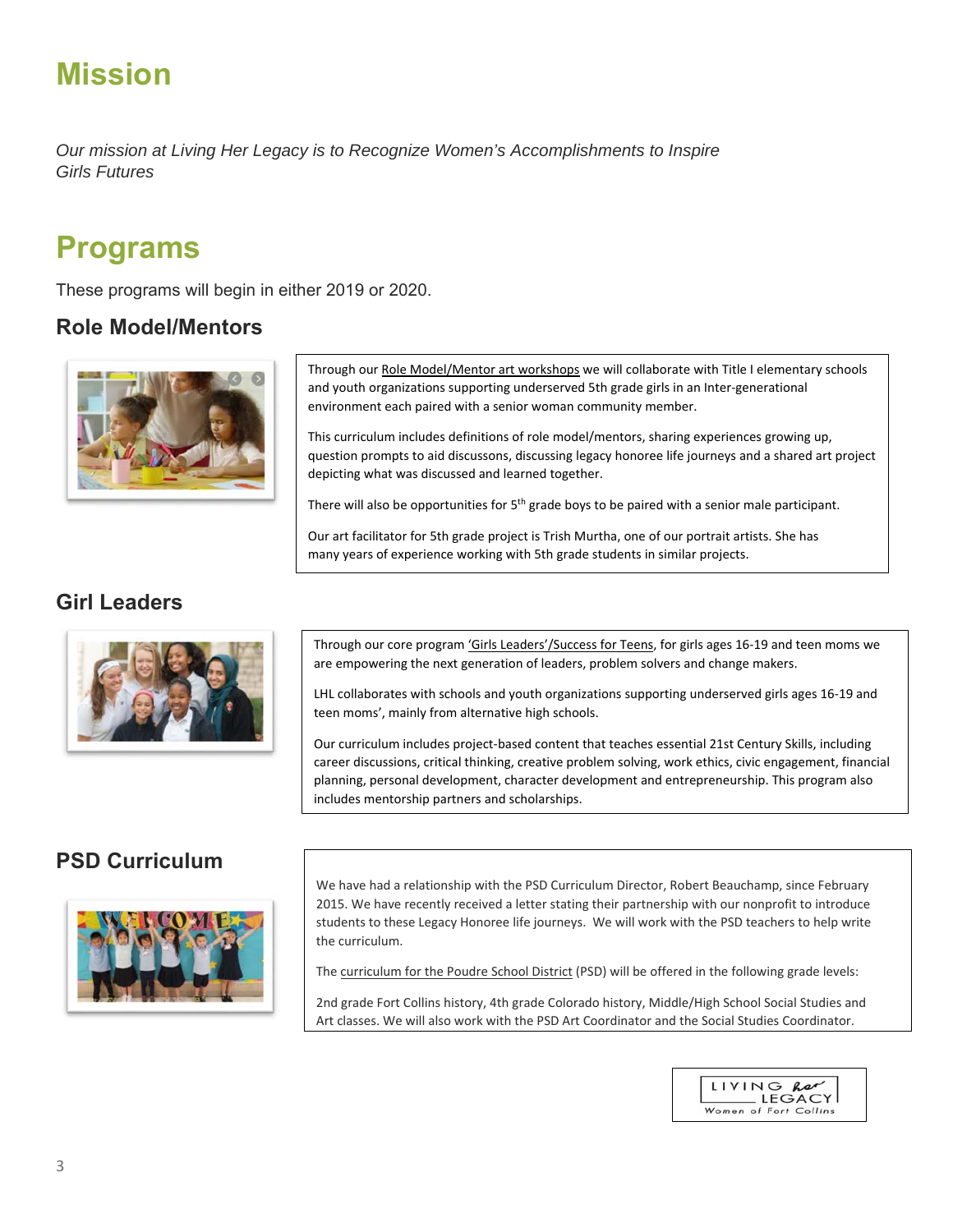# **Meet Our New Board of Directors**



Debbi Potts, President: Debbi Potts has served on several non ‐profit boards when living in Nebraska. During her professional career she operated two non-profits as the Executive Director. Debbi founded and operated a non‐profit childcare center initiating all of the by‐laws and IRS paperwork in order for the center to qualify as a 501c3. Debbi spent the majority of her 30 plus work years in a career working for non‐profits. She has vast experience in management, development of budgets, agendas and strategic planning.



Natalie Phillips, Vice‐President: Natalie Phillips, Audiologist in FC, provides her professional services to many in the United States and other countries as a Global Hearing Ambassador to deliver the gift of hearing. She is the Founder/CEO of Connect4Excellence, a business which highlights women's accomplishments through podcasts. She initiated this company to assist individuals and businesses develop their brand, communicate their brand across social media platforms, create and run events, and bring awareness to ways companies can build in social impact into their business models. She facilitated Empower a Billion Women by 2020 organization in FC.



Kristen Lang, Secretary: Kristen Lang is an attorney who has committed her career to advocating for under‐ served and vulnerable populations. Women's empowerment has always been a component of her work, whether leading women's groups on campus in college; running an advisory group to empower her female students while teaching in a Title 1 school; or supporting the independence of her female clients and their mothers while representing children in the child welfare system.



Sonia Cooper, Treasurer: Sonia Cooper is a Self‐directed, innovative, business owner with proven experience, expertise, and perseverance to successfully coordinate sales and management activities.

Sonia Cooper is the President of Global Cooper Inc, West Palm Beach, FL which is a financial consulting program for business. She was previously a Senior Account Executive, BellSouth Telecommunications. Sonia has also been very involved in community in the following areas: Impact Palm Beach Member, FL; Quid Novi Innovation volunteer, CO and Rotary International Member, Program Chair, CO

Directors:



Uju Melvis Okeke, Director: Uju Okeke is a 2019 graduate of Colorado State University, Fort Collins, CO with a Masters' Degree in Communication/IT/Sustainability. Uju grew up in Nigeria. She has an interest in nonprofit work and supporting women's sustainability/equality.



Jason Smith, Director: Jason Smith is the Development Director at UC Berkeley, Berkeley, CA. Previously Jason worked at University of Denver, Colorado as Development Director, at Access Fund headquarters in Boulder, CO as Development Director and on Development Team at Lake Forest Academy, Lake Forest, IL.



Caridad Souza, Director: Caridad Souza is the Director/Special Assistant Professor, of the Colorado State University Women's Studies/Ethnic Studies and Gender Research Department. Caridad has many, many years' experience in both the US and globally, with expertise in Social Policy, Qualitative Social Research, and Social Theory. Caridad has experience through a life-long passion for support of women and ethnic group equality.

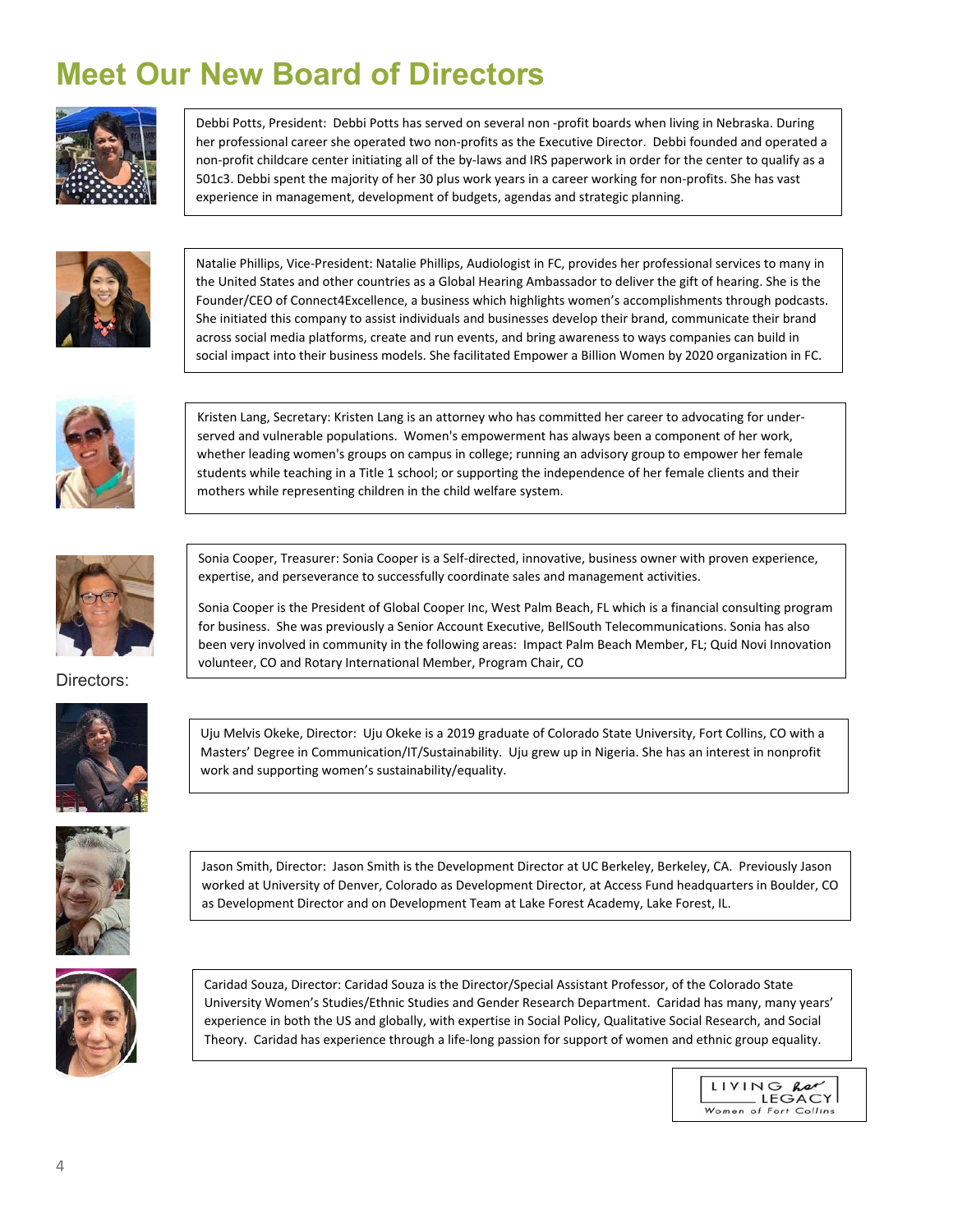# **Thank You to All of Our Donors**

| <b>Thank you</b>                    | <b>Donors</b>               | and                                 | <b>Sponsors</b>               |
|-------------------------------------|-----------------------------|-------------------------------------|-------------------------------|
| Centennial Leasing &                | Debra McGraw-Hansen         |                                     | Grace Goodson                 |
| Sales office                        |                             |                                     |                               |
| <b>AllState</b>                     | Carole/Gerald Makela        |                                     | Marsha Krygier                |
| Foundation/Jennifer                 |                             |                                     |                               |
| Harms                               |                             |                                     |                               |
| Colorado Christian<br>University    | <b>Computer Resource</b>    |                                     | Susan Guic                    |
| <b>District 12 Members</b>          | Margo Schapanski            |                                     | Judy White                    |
| Sonia Cooper/Global                 | Jan Carroll                 |                                     | <b>Gerry Edwards</b>          |
| Cooper, Inc                         |                             | <b>Centennial Leasing and Sales</b> |                               |
| Janet Rehn                          | Donna Visocky               | Office 3-year sponsor $\sim$ Judy   | Jan Gunderson                 |
| <b>Judy Barth</b>                   | Magaret Long                | our bookkeeper/Steve Smith          | Lisa Dunnigan                 |
| <b>Kris Brothers</b>                | Patty Lopez                 |                                     | Lori Lantis                   |
| Mike Spaontiello                    | Mary Carraher               | Janet/Suzanne Gray                  | Jill Tietjen                  |
| Pedersen Toyota                     | Dawn Lang                   | Debbi Potts                         | Sheila Woodcock               |
| Patti/Steven Smith                  | Uju Okeke                   | <b>Eleanor Dwight</b>               | Vicki Grassman                |
| Sue Whetten                         | Joe/Harry Ahlbrandt         | Elaine Bisceglia                    | <b>Shelby Baker</b>           |
| <b>Tara Streeb</b>                  | Stephanie Madsen-Pixler     | Sosamma Samuel-                     | Lori Havelone                 |
|                                     |                             | <b>Burnett</b>                      |                               |
| <b>Elizabeth Elliott</b>            | Kara LeMay                  | <b>Deanne Mulvihill</b>             | <b>Natalie Phillips</b>       |
| Jane Thompson                       | Denny Moyer                 | Darlee Deninger                     | <b>Michel Olds</b>            |
| <b>Abby Chemers</b>                 | <b>Caridad Souza</b>        | Louise Creager                      | Barbara Fleming               |
| Benny/Jim Grieser                   | <b>Rita Drish</b>           | Carolyn Darr                        | <b>Ruth Stemler</b>           |
| <b>Cheree Carlson</b>               | Ann Savageau                | Tania Milewski-Thomas               | Jerri Schmitz                 |
| <b>Hub Real Estate</b>              | <b>Sharon Pelton</b>        | Stu Tobet                           | Nancy Batten                  |
| Leila Russell                       | Kristen Lang                | Karen Spruill                       | Judy White                    |
|                                     | <b>Joy Farinell</b>         | Angie Joseph                        | Leslie Aguilar                |
| /風                                  | C Chamberlin                | Mandy/Ariela Potts                  | Kirsten Johnson               |
| ZONT                                | Joyce Wood                  | <b>Robert Slid</b>                  | Karen McIntosh                |
|                                     | Darlee Deninger             | Millie Kneeland                     | Pam Gundlach                  |
| Collins ~ Her Legacy: W             | Kristen Danekind            | Colleen Crossen                     | Diana Wall                    |
| Appreciates and Recognizes          | <b>Betty Aragon-Mitotes</b> | Dianne Delongchamps                 | Sunni Dale                    |
| Sonia Cooper                        | Joann Thomas                | <b>Desiree Peters</b>               | <b>Teresa Funke</b>           |
|                                     | Laura Stevens               | <b>Thrivent Financial</b>           | John Trone Foundation         |
|                                     | Progressive Old Town Sq.    | Paula Thomas/Nerium                 | Edible                        |
| of the DOZ.52 with your \$10.000 pe |                             |                                     | Arrangements/Angela<br>Ramsey |
| March 31, 2018                      | Sport About/Marsanne        | Zonta Club of FC                    | Myra Kelly                    |
| Thank you, we are so very grateful. | Howard                      | Foundation                          |                               |
|                                     | Leah Rae Hunter             | Alex Koenigsberg                    | Dee Dee Boysen                |
|                                     |                             | NOCO Style Magazine                 |                               |
|                                     |                             |                                     |                               |
| <b>Sonia Cooper</b>                 |                             |                                     |                               |
| Donor since 2017                    |                             |                                     |                               |

*.* 

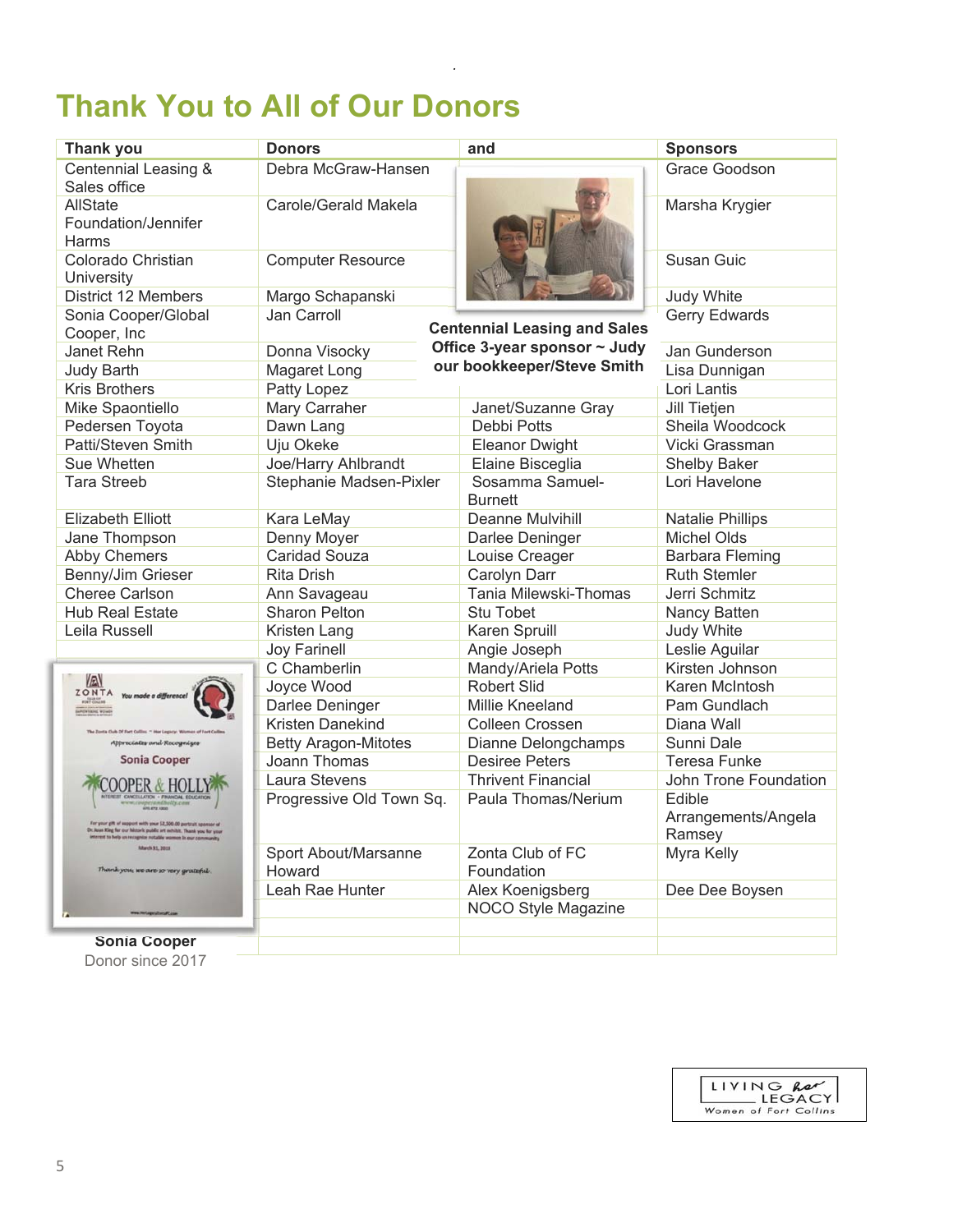#### **First 24 Legacy Honorees**

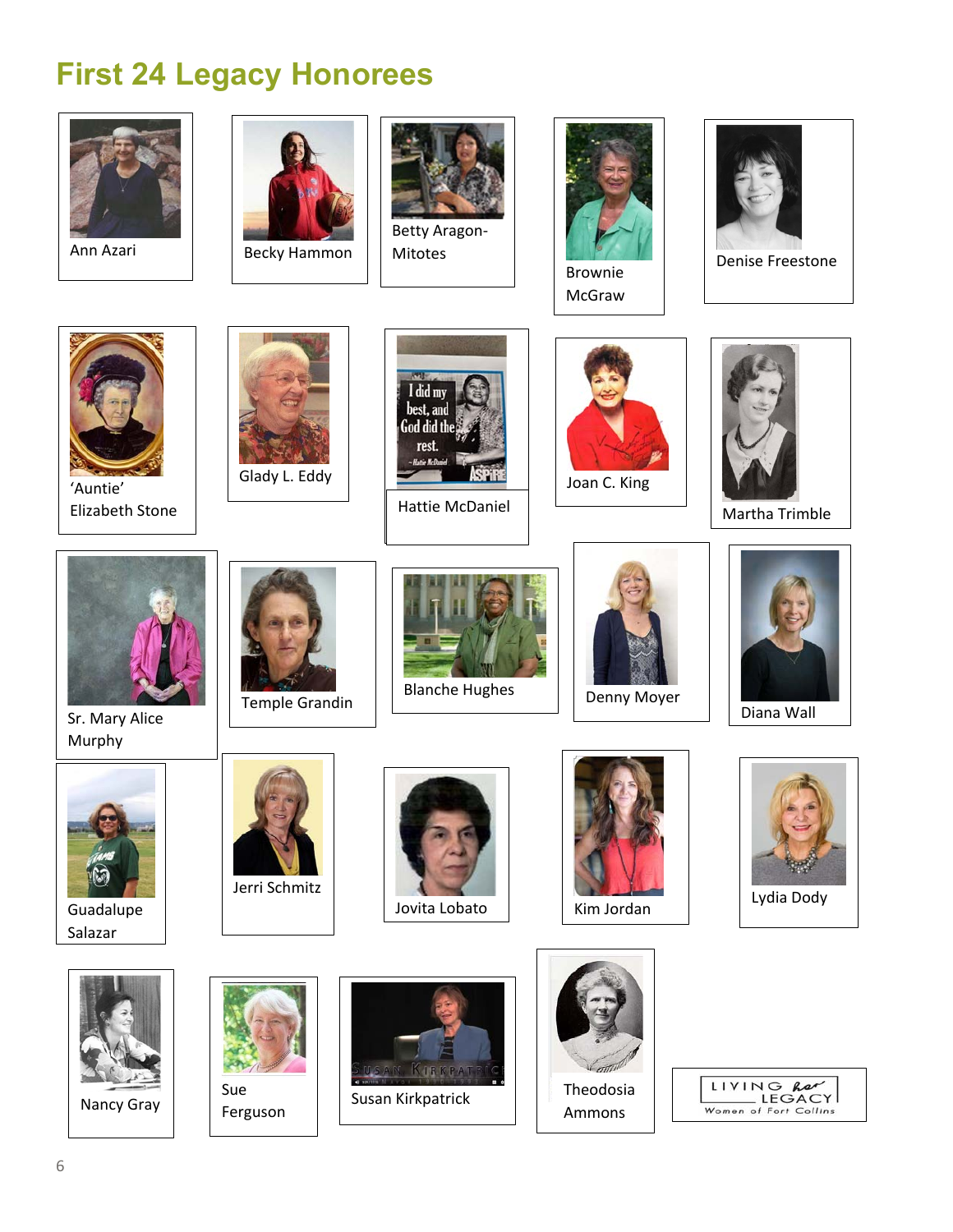# **Next 24 Legacy Honorees**

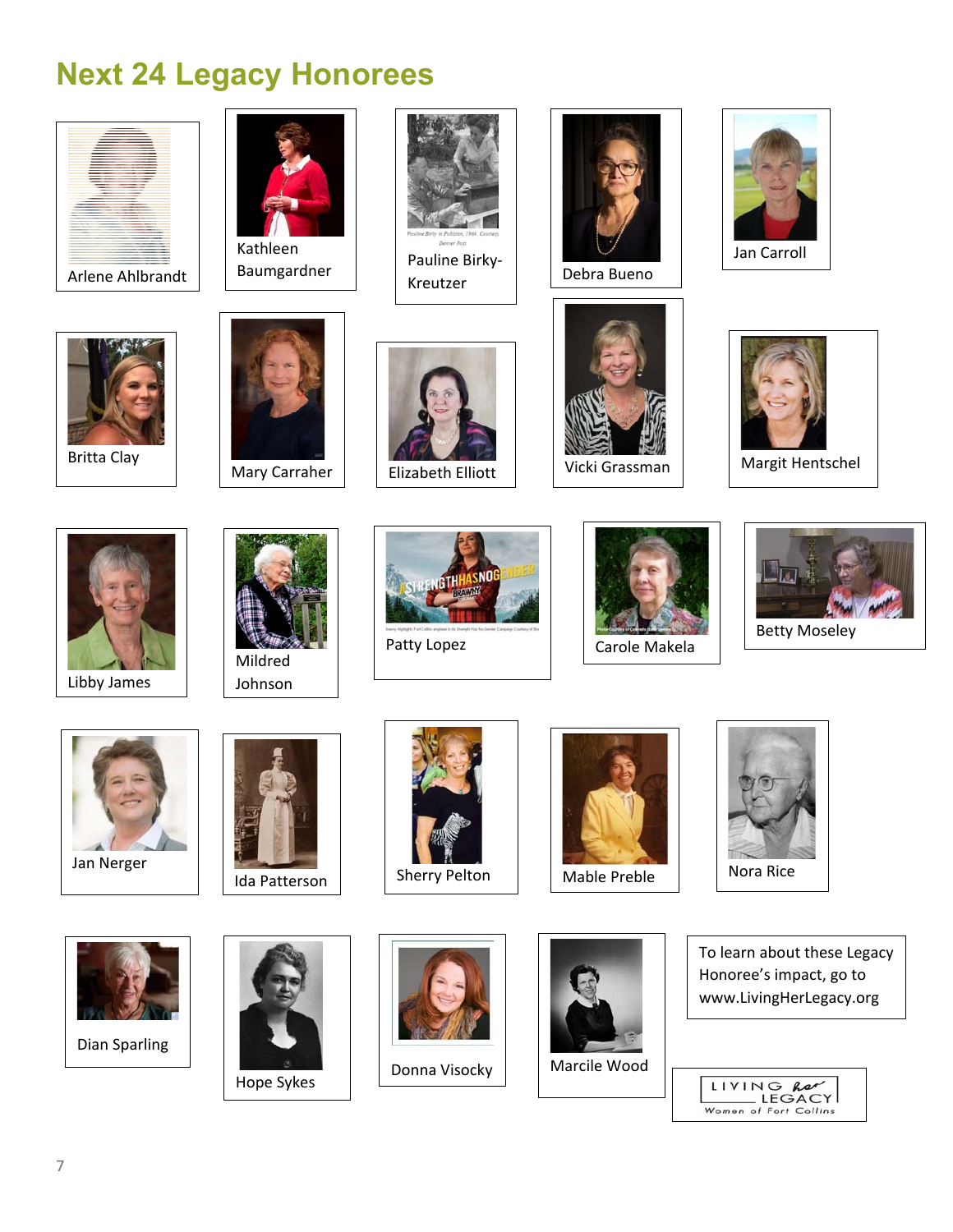# **Your support** has helped us to accomplish the following and much more:

- 1. Pay artists payments on the creation of legacy portraits
- 2. Pay sculptor payments on the bronze frames (She then pays mold maker and foundry for their work)
- 3. Provide three business sponsorships for each quarterly ad in the Discover Fort Collins magazine. We recognize three legacy honorees in each quarterly ad. This process began in 2017 and continues through 2018 and 2019. It will continue though 2020 so that all (48) forty-eight legacy honorees have been recognized.
- 4. Pay for various types of marketing, mailings and donor thank yous in various publications, host donor appreciation events, planning team thank you events, new board meetings and hosted fundraising events.
- 5. Initiate the IRS 1023 application process
- 6. Begin the planning for the  $5<sup>th</sup>$  grade Role Model/Mentor art workshops
- 7. Host Legacy Honoree recognition events.
	- a. We hosted a High Tea recognition event June 2016 at Avery House gardens
	- b. We hosted a recognition event at EveryDay Joe's March 2018
	- c. Provide a yellow rose for each of our Legacy Honorees each year in March
	- d. Purchase Legacy pins for our Legacy Honorees.
- 8. Pay for our monthly expenses, mainly a CRM/Fundraising/Email system, to keep moving forward.
- 9. There are no paid employees at this time.
- 10. We could not be where we are today without your continued support. We are very grateful to each and every one of you. Thank you for believing in our mission!

# **Looking Forward**

We are planning to hire a grant writer in 2019 as we recognize we need that type of expertise and support.

Grant writing has been a huge challenge for me. I have written many grants and not received any and I found out it is mainly because we don't have any portraits displayed yet and more so because we needed education programs to ensure and demonstrate more of an impact in our community. I learn new things about facilitating a nonprofit each day. I am grateful for this education from our community donors, members, sponsors and from numerous free webinars I have listened to and learned from.

We plan to continue to be out in the community honoring our Legacy women anyway that we can.

- 1. In the past we have sent them yellow roses in March during Women's History Month as our Zonta Club sells yellow roses to deliver them to women of any age during the week of March  $8<sup>th</sup>$ .
- 2. We have partnered with G.L.O.B.A.L. Justice, Inc at their Women Empowering Women event and several of our Legacy Honorees have been speakers sharing their life journeys.
- 3. We have partnered with a group of local women to create a public list of all women's organizations and the events they offer during the month of March in our Northern Colorado Communities.
- 4. We have participated in a Women's Recognition event in Denver in March where they have all types of womens' organizations host education tables to share their missions.
- 5. We participate in many community events to share this project and our Legacy Honoree stories.
- 6. I attend the Northern Colorado Business Women's Network, am a member of the Fort Collins Chamber Red Carpet committee and the Northern Colorado Nonprofit group and attend others on occasion.
- 7. We send newsletters at least every quarter and more with updates.
- 8. We are working towards our first unveiling event in either 2019 or 2020 depending on funding.

from everyone we met. Thank you to all for your input and support.

a. The project costs much more than ever anticipated when we began this journey with a little idea. We learned along the way what we needed to do with the input

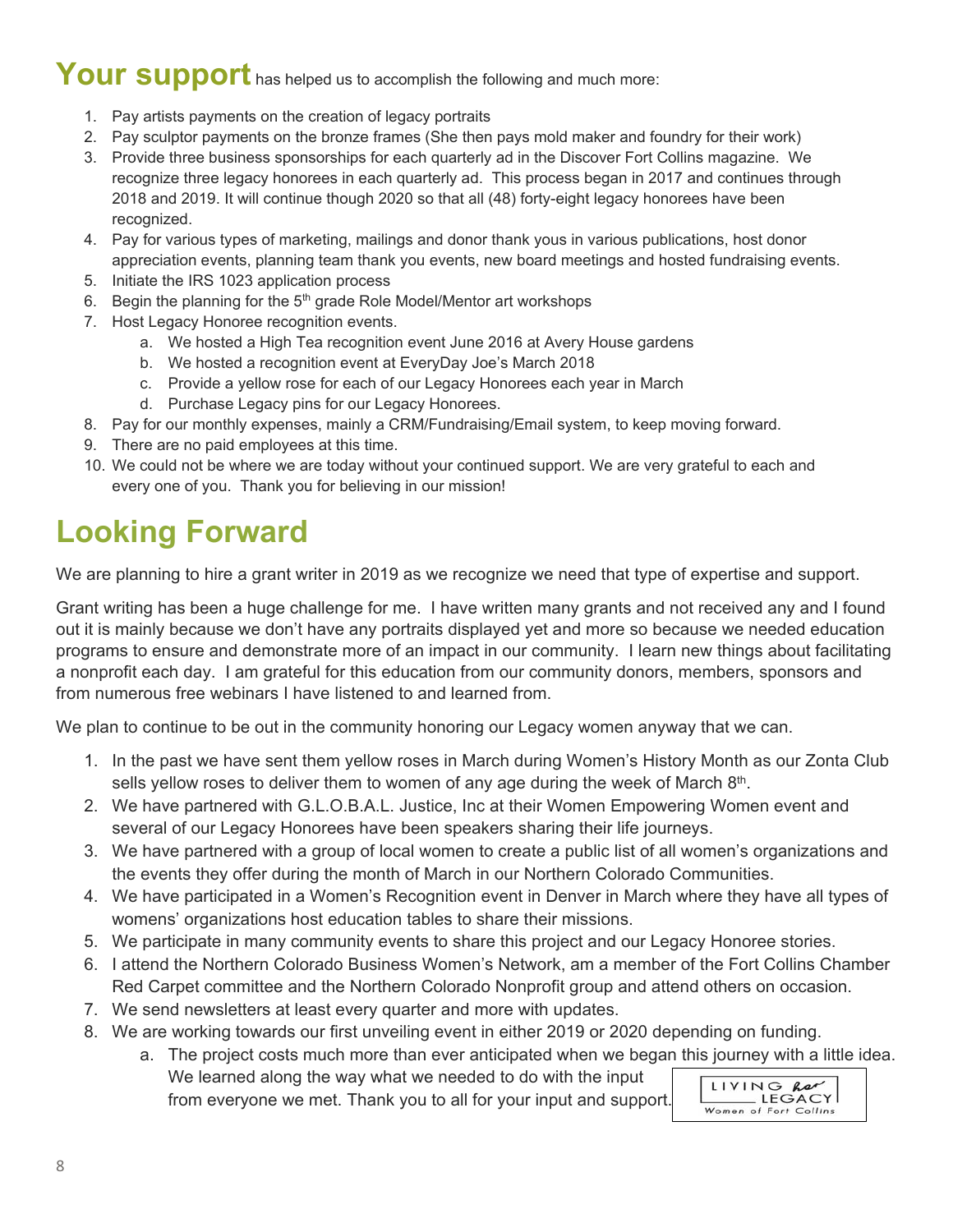#### **Leadership ~ Our Planning Team ~**



**Patti Smith**  Project Chair 2013

Executive Director 2018



**Rachael Davis** Co‐Chair 2013 Project Art Director/ Portrait Artist 2013



**Kirsten Johnson**  Corresponding Secretary 2014



 Consultant 2015 **RJ Clay** Videographer / Music



 **Barbara Fleming** Writer Extraordinaire Author 2015



**Stacey Jensen** Grant Writer 2016



**Trish Murtha** Role Model‐Art Workshop Facilitator/ Portrait Artist 2017



**Michel Olds** Foundation Treasurer 2016



**Isis Lanigan** Portrait Artist 2017



**Rosann Winn** Music Consultant 2017



 **Leslie Carol Botha** Social Media Face Book Posting 2018



**Alyse Smith** Graphic Designer 2017



**Julie Ulstrup** Photographer 2017



**Linda Brown** Education Assessment Consultant 2018



**Aubrey Blankenship**  Website Gallery pages 2018

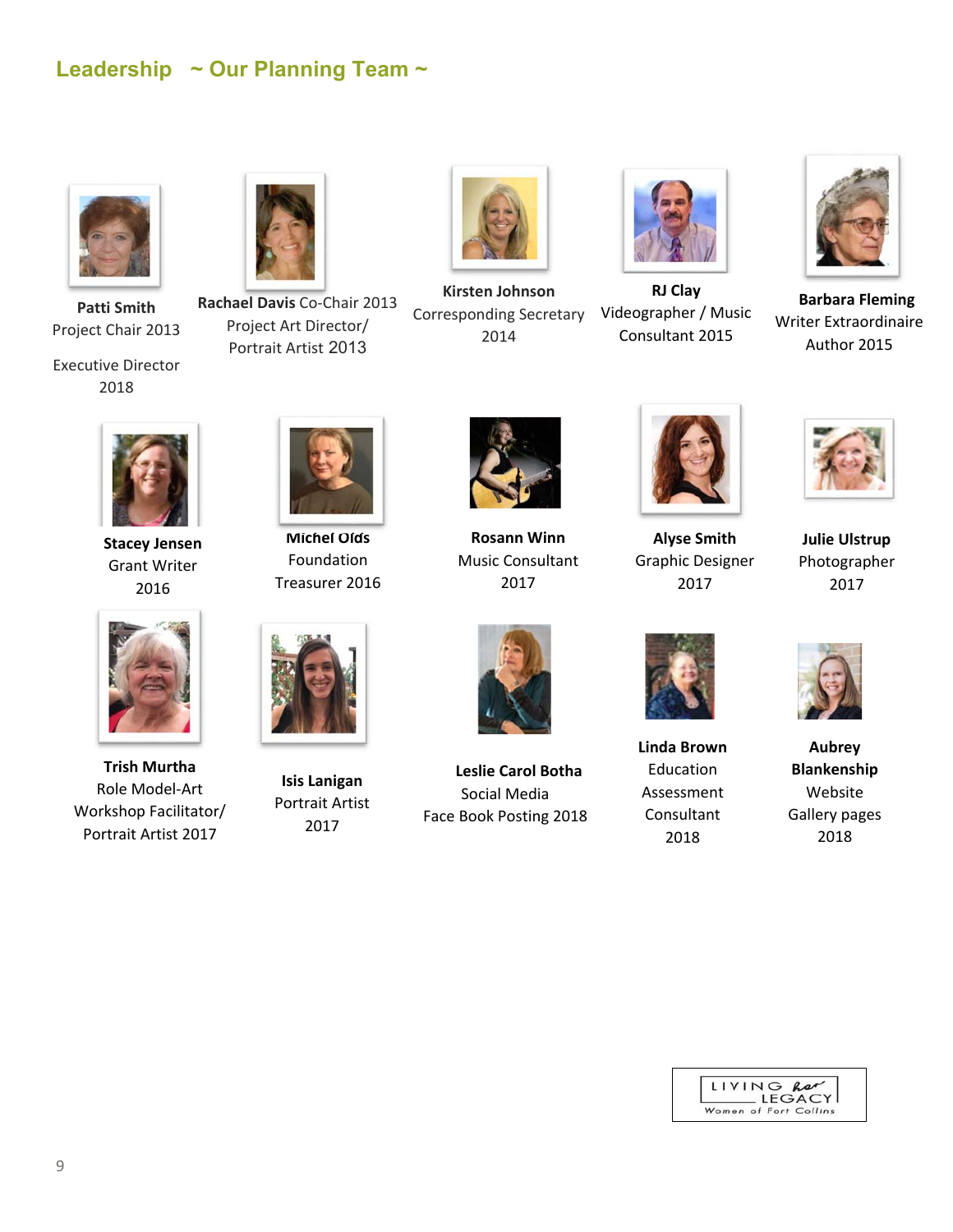#### **Testimonies**

Karen McWilliams, FC Historic Preservation Society "I strongly support the Zonta Club of Fort Collins 'Women's Legacy Mural.' I want my daughter to be exposed to and appreciate the significant contributions of women to our community throughout FC History."

Matthew Robenalt, DDA Executive Director "Storytelling through art is a powerful form of Interpersonal communication, particularly when communicating an authentic experience of a city. The Zonta Club's mural project, which will be highly visible to local and tourism guests of Old Town Square, imparts the spontaneity of publicly displayed art and place-making with the importance of reflecting on the stories of people that have made Fort Collins an intriguing place to visit, live, work and play."

Katy Schneider, Marketing Director Visit Fort Collins "Fort Collins has a large appreciation for public art and adding an element of personal story telling through photographs would only heighten the attractiveness of the variety we have to offer visitors."

One of collaborators at Poudre School District, Laura Cronen, District Art Coordinator, said the following about the project:

"Upon learning about the Her Legacy: Women of Fort Collins mural project I was excited for the unique addition to the culture of the Fort Collins community. The renderings by artist Racheal Davis capture each of the women represented in a wood cut print that have a timeless quality and will be enjoyed for years to come. Additionally, as the Visual Arts Curriculum Facilitator in Poudre School District, I look forward to collaborating with the Zonta Club to bring the artworks and historical information surrounding each of the chosen significant women in the Fort Collins Community to the schools. This will highlight both the arts and the accomplishments of women in Fort Collins and serve as an inspiration to girls and women to reach for their dreams as they learn about influential women, past and present, in their own community."

#### **Donor Comments**

 $\sim$  Hooray! What a great project  $\sim$  A great project supporting local women  $\sim$ Good luck!  $\sim$ This is such a worthwhile project!  $\sim$  So excited to see women being recognized for the incredible work they do every day. This project is a big step forward for women everywhere! ~ I look forward to reading about each woman's legacy  $\sim$  Projects like this are so important, and I'm glad that these women are getting the recognition they so deserve ~I chose to give because women's contributions to Fort Collins are and have been vital to the community and so need to be recognized  $\sim$  Wonderful program!  $\sim$  Good luck, I hope you make your goal! ~ In honor of the women of Fort Collins~ Women's contributions have so long been overlooked or forgotten, so I support anything that helps bring these stories to light  $\sim$ 

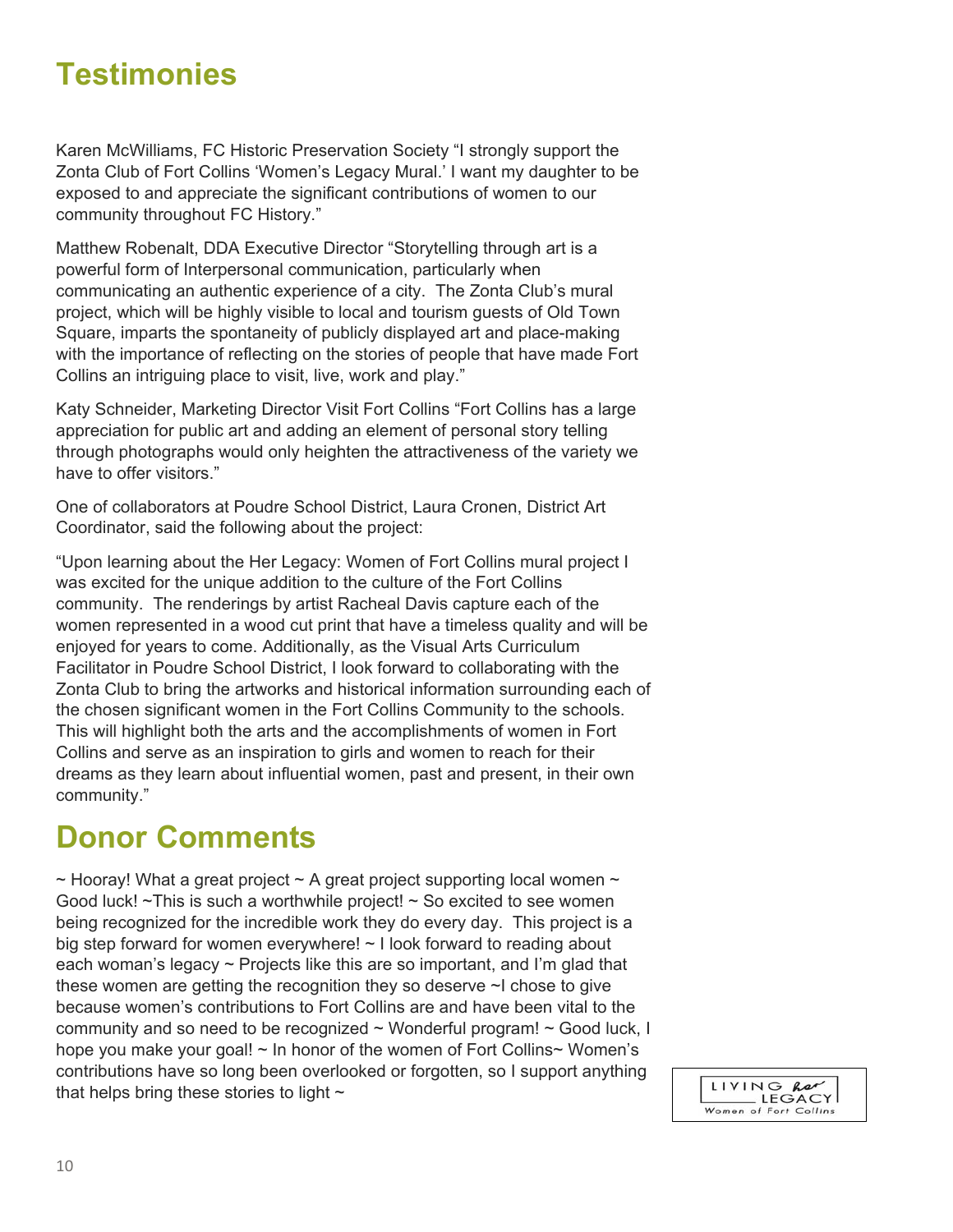# **We Need Your Help**

#### **Every Penny Matters**

There are several ways to become a donor/supporter:

Share our project with your colleagues, family, friends and/or women's groups.

Visit: www.HerLegcyFCdonate.org

Text **GIVE** to 970-431-8980

Donate a vehicle: Call 855.500 (RIDE) (7433)

CarsEasy will do all the work, no cost to you except to make the call. Tell them it is for Zonta Club of Fort Collins/Legacy

You can also donate by mail: You can also mail a check to ZCFC Foundation/Legacy, P.O. Box 272914, Fort Collins, CO 80527

#### **Volunteer and Help Make a Difference**

Not everyone can make a financial contribution. We will also have education programs in future if you would like to be a participant in either our 5<sup>th</sup> grade girls' role model/mentor art workshop or the Girl Leaders program.

| Volunteer with the events                                                                                                                                                                                                                                                                                                                                            |
|----------------------------------------------------------------------------------------------------------------------------------------------------------------------------------------------------------------------------------------------------------------------------------------------------------------------------------------------------------------------|
| Volunteer to help write thank you notes                                                                                                                                                                                                                                                                                                                              |
| $\Box$ Volunteer in a different way: Share your skills-you pick                                                                                                                                                                                                                                                                                                      |
| Please visit our website www.LivingHerLegcy.org to learn more, or call us at 970-988-<br>8529. Send this form by mail to our mailbox at 2519 S Shields St.1 K #132, Fort Collins,<br>CO 80526, email as an attachment it to us at LivingHerLegacyInfo@gmail.com or text a<br>photo of this form to the cell phone listed above. We look forward to talking with you. |
| Name:<br><b>Phone:</b>                                                                                                                                                                                                                                                                                                                                               |
| Email:                                                                                                                                                                                                                                                                                                                                                               |